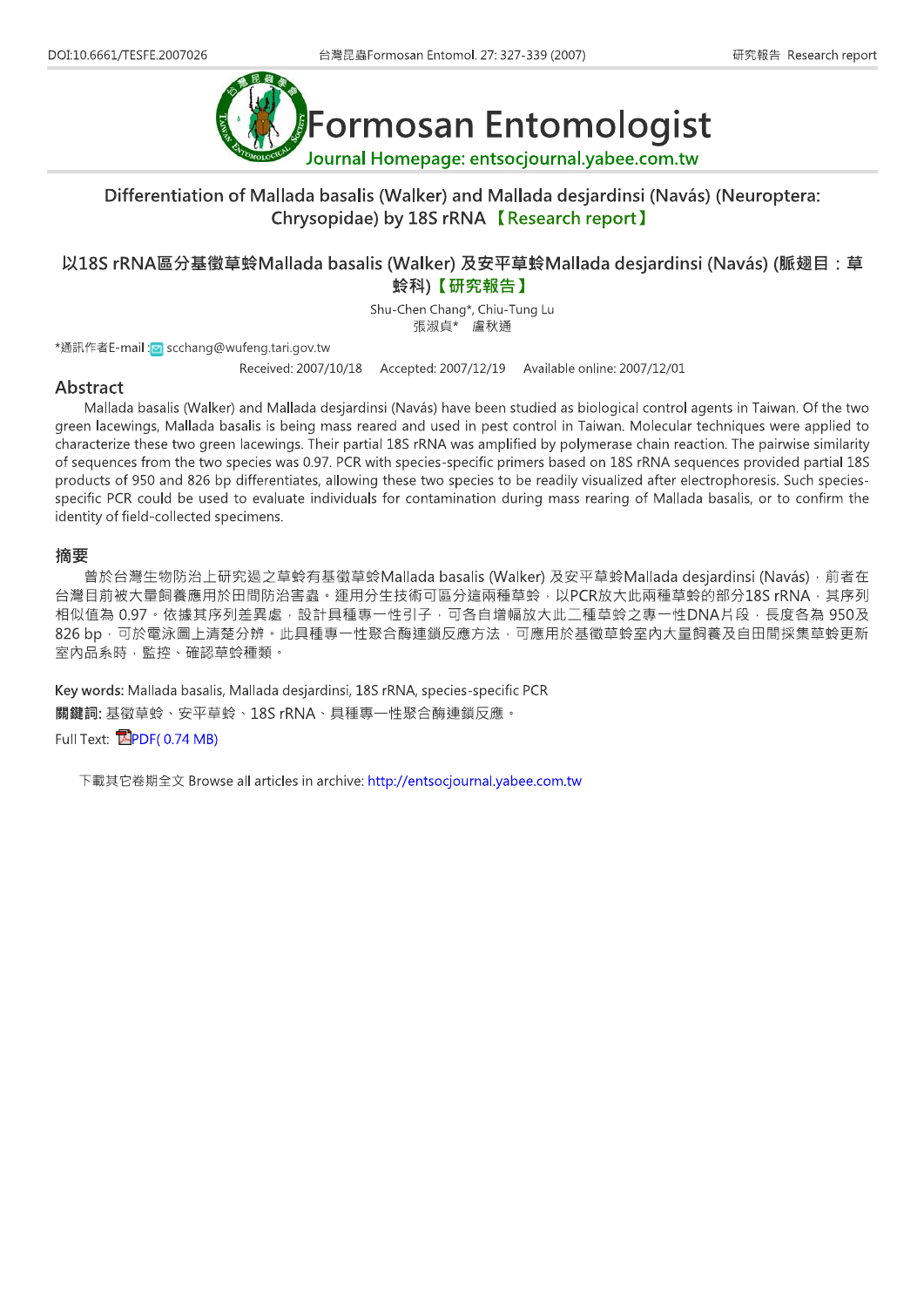# **以18S rRNA區分基徵草蛉***Mallada basalis* **(Walker) 及 安平草蛉** *Mallada desjardinsi* **(Navás) (脈翅目:草蛉科)**

**張淑貞\* 盧秋通** 行政院農業委員會農業試驗所應用動物組 臺中縣霧峰鄉中正路 189 號

#### **摘 要**

 曾於台灣生物防治上研究過之草蛉有基徵草蛉 *Mallada basalis* (Walker) 及安 平草蛉 *Mallada desjardinsi* (Navás),前者在台灣目前被大量飼養應用於田間防治 害蟲。運用分生技術可區分這兩種草蛉,以 PCR 放大此兩種草蛉的部分  $18\mathrm{S}$  rRNA, 其序列相似值為 0.97。依據其序列差異處,設計具種專一性引子,可各自增幅放大 此二種草蛉之專一性 DNA 片段,長度各為 950 及 826 bp,可於電泳圖上清楚分辨。 此具種專一性聚合酶連鎖反應方法,可應用於基徵草蛉室內大量飼養及自田間採集草 蛉更新室內品系時,監控、確認草蛉種類。

關鍵詞:基徵草蛉、安平草蛉、18S rRNA、具種專一性聚合酶連鎖反應。

## 前 言

草蛉為廣食性之捕食性昆蟲,分類地位 上為脈翅目 (Neuroptera) 、草蛉科 (Chrysopidae), 已知種類沂 1200 種 (Brooks and Barnard, 1990), 台灣並無相關 調查文獻,曾於生物防治上研究過的則有基徵 草蛉 (*Mallada basalis* (Walker)) 及安平草 蛉 (*Mallada desjardinsi* (Navás)) (Lee and Shih, 1981; Nee, 1983; Wu, 1992, 1995; Chang and Huang, 1995; Lu and Wang, 2006)。其幼蟲迅猛,素有蚜獅之稱,獵捕吸 食體型微小、柔軟之昆蟲 (Ridway and Murphy, 1984),應用於害蟲生物防治時,常

以卵或初齡幼蟲釋放於田間。釋放於田間的草 蛉,除了幼蟲有同類相殘習性外 (Mochizuki *et al*., 2006),生長各期尚會遭遇寄生蜂的威脅 (Chou and Wu, 1988; Kabissa *et al*., 1996; Ruberson *et al*., 1995),難以持續發揮捕食害 蟲的效果。田間防治時,多以持續定期釋放來 壓抑害蟲。目前在台灣被大量飼養且實際應用 於害蟲防治上者爲基徵草蛉 (Hao, 2002), 並 已有民間公司量產販售。

草蛉除傳統以外部形態進行分類外,早期 也曾使用蛋白質電泳分析草蛉各種及小種間 的遺傳距離 (Cianchi and Bullini, 1992; Wells, 1994; Mouloud, *et al*., 2002)。隨著 PCR 技術的發展及進步, DNA 在昆蟲分類

e-mail: scchang@wufeng.tari.gov.tw 以 18S rRNA 區分基徵草蛉及安平草蛉 327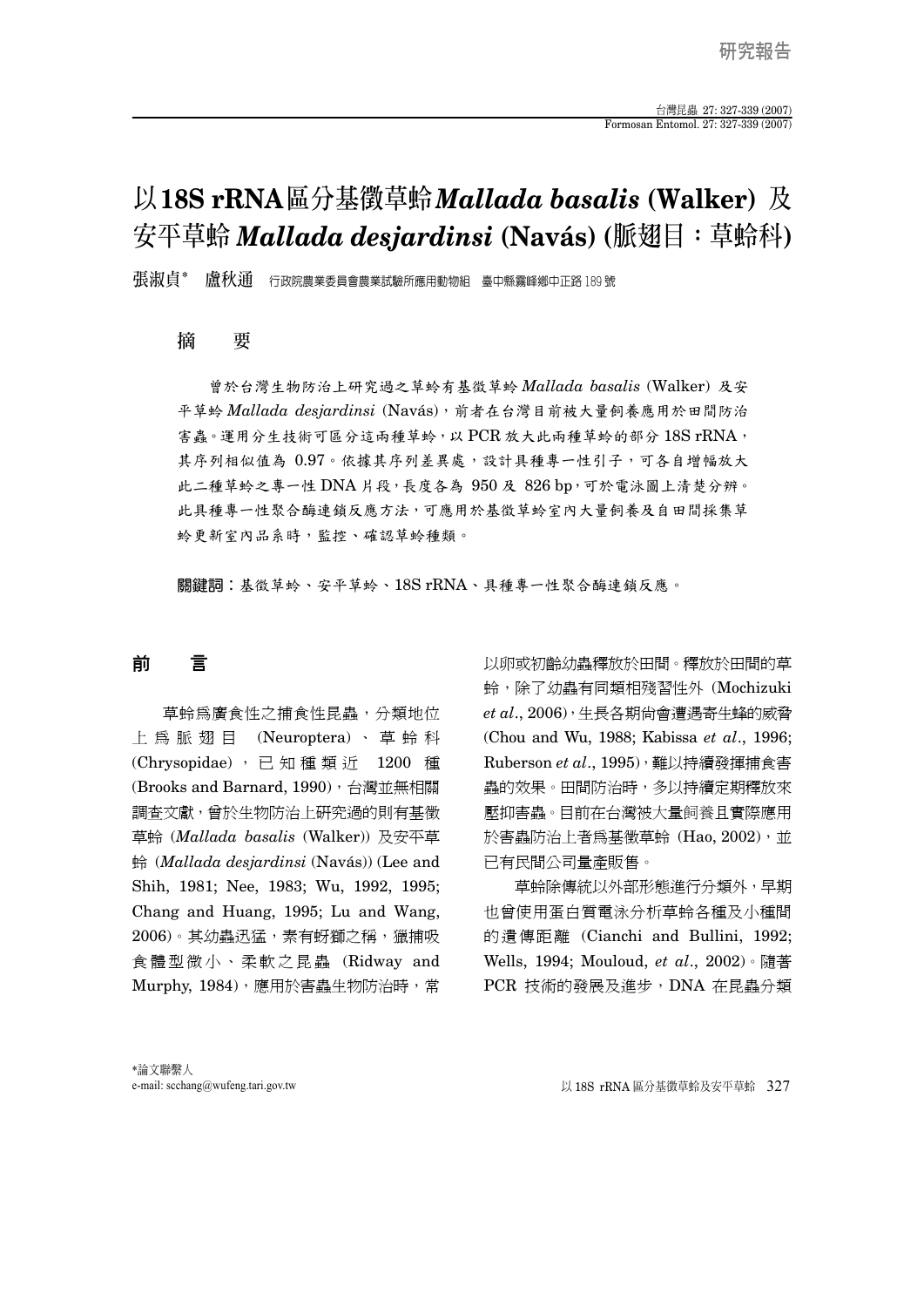上的應用也愈形普遍,核醣體是細胞內的重要 胞器,雌雄間無差異,大部分動物細胞基因體 DNA (genomic DNA) 中,有 100 至 500 套 核醣體 DNA (rDNA) 轉錄單位 (transcription unit),數量多、較易取得進行 研究,且兼具序列高度保守之 18S、5.8S、28S rRNA 及序列變異性較大之轉錄間隔區 (transcribed spacer) ITS1 、 ITS2 (Hoy, 1994)。如應用序列高度保守之 18S、28S rRNA,探討昆蟲各目間及完全變態類昆蟲的 親緣關係 (Chalwatzis *et al*., 1996; Kjer, 2004; Whiting *et al*., 1997; Whiting, 2002a, b);以核醣體 18S rRNA、轉譯延長因子 (translation elongation factor-1α)及粒線體 16S rRNA、細胞色素氧化酵素 (cytochrome c oxidase subunit 3) 等片段序列,分析脈翅 目的系統發生 (phylogney) 狀況 (Haring and Aspöck, 2004)。因應天敵大量飼養時種 類監控所需,也可以核醣體 ITS1 及粒線體 12S rRNA 鑑定寄生蜂及捕植蟎 (Chang *et al*., 2001; Jeyaprakash and Hoy, 2002)。

基徵草蛉廣泛分布於日本、台灣、菲律 賓、密克羅尼西亞、玻里尼西亞、夏威夷及澳 洲,安平草蛉分布於日本、台灣、Chagos 群 島、衣索匹亞區 (Tsukaguchi, 1995),二者生 態棲位 (niche) 相同,外形相似,不易區分。 今擬以農業試驗所 (TARI,以下簡稱農試所) 室內飼養族群為基本材料,根據其 18S rRNA 序列,建立專一性引子,並瞭解此專一性引子 在田間族群的適用性,及其序列變異狀況,藉 以應用於例行室內飼養及更新室內品系時,草 蛉種類監控所需。此外在查對此 2 種草蛉的 物種學名過程中,發現以往我國學者將 *Mallada boninensis* Okamoto, 1914 視為安 平草蛉之種名 (species name) (Lee and Shih, 1981; Nee, 1983; Chang, 2000),然而

此一種名已在 Hölzel and Ohm (1992) 的研 究報告中修訂為 *Mallada desjardinsi* (Navás, 1911) 的同物異名 (synonym),為於科學研究 及田間實質運用上能正確的使用安平草蛉種 名,特於此提出。

### 材料與方法

#### 一、供試蟲體

基徵草蛉及安平草蛉蟲源來自農試所室 內以微膠囊人工飼料 (Lee, 1994) 飼養的族 群,農試所 1989 年於室內建立此 2 種草蛉 之初,曾請草蛉分類學者日本大阪大學 Tsukaguchi 博士確認其學名,此後一直隔離 於室內飼養,不曾加入田間族群,1998 年再 送請 Tsukaguchi 博士鑑定一次,仍確定無 誤。另取新竹峨眉草蜻蛉自然農業有限公司 (Lacewing Natural Agriculture Co., Taiwan) 在室內以外米綴蛾 *Corcyra cephalonica* (Stainton) 卵飼養的草蛉,及掃網採自台中東 勢、和平梨樹、台東知本芒果的草蛉成蟲進行 分析。供試蟲體置於 70% 酒精, 保存於 -80 ℃冷凍櫃。

#### 二、基因體 **DNA** 之製備

切取單隻草蛉的頭部,進行基因體 DNA 的萃取,胸腹部則放入 70% 酒精中,貯存於 -80 ℃冷凍櫃留做存證標本 (voucher specimens)。將單隻草蛉頭部放入 1.5 ml 微 量離心管中,以 1.5 ml 丟棄式研磨棒磨碎 後,再以 Tissue & Cell Genomic DNA Purification Kit (GeneMark, Taiwan) 萃取 其 DNA。詳細流程同試劑的使用說明,最後 可得 200 μl DNA 溶液。

328 台灣昆蟲第二十七卷第四期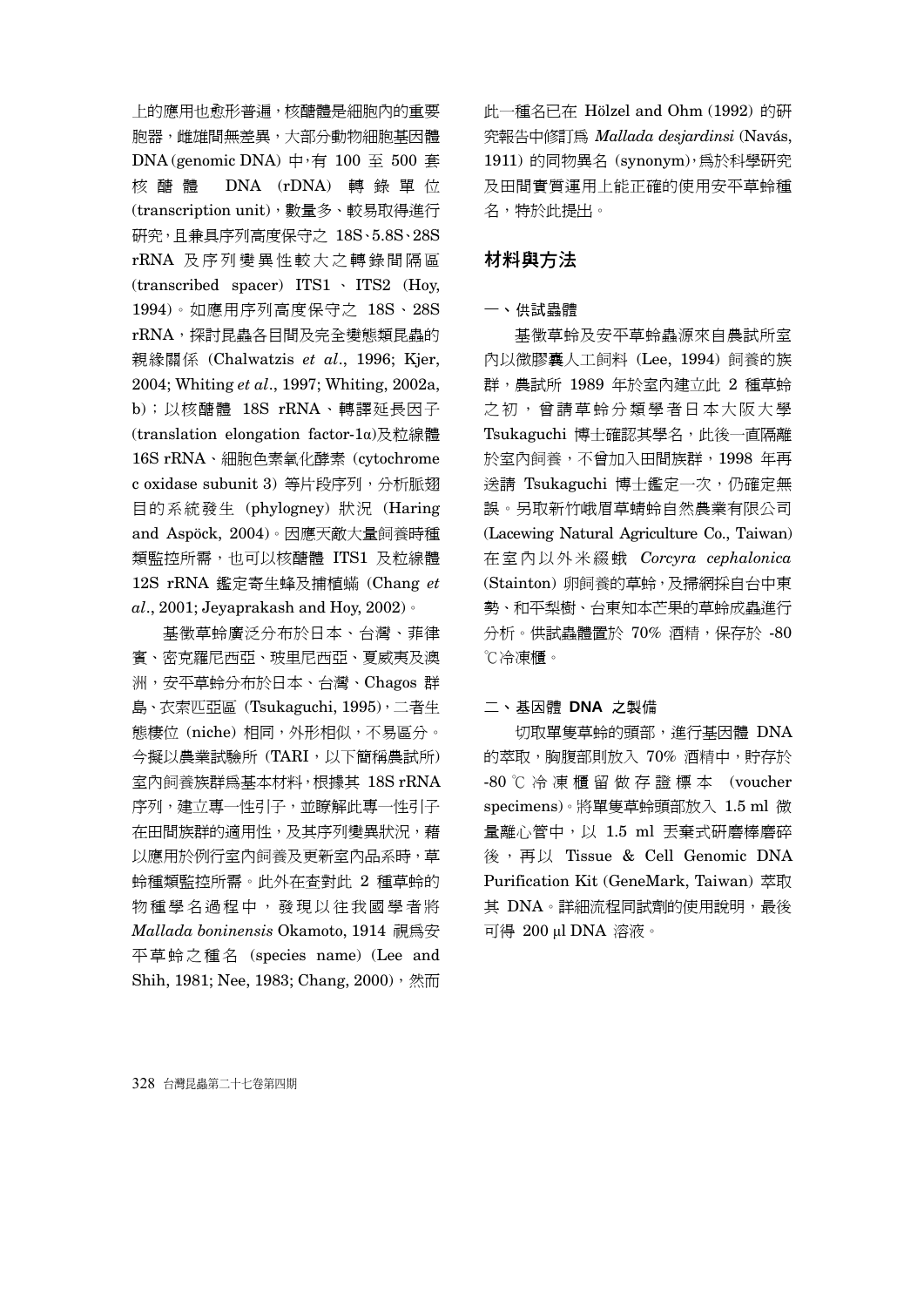## 三、基因體 **DNA** 之濃度

取農試所室內飼養之基徵草蛉活成蟲, 雌、雄各 5 隻,以上述方法萃取 DNA 後, 旋即以光譜儀 WPA Biowave Spectrophotometer S2100 (Biochrom Ltd, UK) 波長 260 nm, 偵測 DNA 濃度三次。 將其平均值以 SPSS (Statistical Products and Services Solutions) 軟體, 進行 t 値測 試法檢測,並採 *p* < 0.05 顯著水準,比較雌、 雄間之差異性。

#### 四、**18S rRNA** 之增幅與定序

增幅部分 18S rRNA 片段的引子對為 18SF:5'-GCCGCGGTAATTCCAGCT-3' 和 18SR:5'-CGGTGTGTACAAAGGGCAGGG-3' (Campbell *et al*., 1995)。每一反應總體積為 20 μl,內含 *Taq* Plus 0.75 U (*Taq* DNA polymerase + *Pfu* DNA polymerase)、1X reaction buffer、250 μM dNTPs (GeneMark, Taiwan)、雙向引子各 10 pmoles 及上述模 板 DNA 2 μl。PCR 增幅以 Perkin-Elmer 公 司的 GeneAmp® PCR System 2400 迴溫循 環器進行,於 94℃ 2 min, 60℃ 1 min, 72 ℃ 1 min;隨即進行 95℃ 30 sec,60℃ 30 sec, 72℃ 30 sec, 30 個循環;最後以 72℃ 7 min 使其反應完全。PCR 產物以 1.4% 瓊 脂凝膠 (agarose gel),於 100 V 雷壓條件下 進行 30 min 電泳,結束後以溴化乙錠 (ethidium bromide, 5 μg/ml) 染色, 並於紫 外燈箱上觀察結果及記錄。

將上述增幅放大的 DNA 產物,由瓊脂凝 膠上切下,並以 Micro-Elute DNA Clean/ Extraction kit (GeneMark, Taiwan) 純化。 續採用 TOPO TA Cloning Kit (Invitrogen, California, USA) 進行 PCR 產物基因選殖, 將純化後的 DNA 接入 pCR® II-TOPO® 載

體後,轉形至 ECOSTM9-5 勝任細胞 (Yeastern, Taiwan) 中, 利用含有 X-gal 的 LB/ampicillin 培養基初步篩選有成功轉基因 的細菌選殖株,再以 LB/ampicillin 培養液於 37℃恆溫箱中大量培養,萃取其重組 DNA 質 體後,以 *EcoR* I 確認有嵌入 DNA 片段的 菌株,隨即將此菌液塗於 LB/ampicillin 培養 基,送交源資國際生物科技股份有限公司 (Tri-I Biotech Inc., Taiwan) 以自動定序儀 (ABI 3730) 進行定序。每隻草蛉選取 3 個菌 株進行雙向核酸定序,所得序列再以 Vector NTI® Suite 9.0 軟體 (Invitrogen, California, USA) 之 ContigExpressTM 程式進行整理。

#### 五、**18S rRNA** 序列分析

將由 18SF/18SR 增幅所得之室內基徵 草蛉及安平草蛉 18S rRNA 序列, 在 NCBI 網站上,以 BLAST 程式進行序列相似性檢 索,下載相似的序列後,以 Vector NTI® Suite  $9.0$  軟體之  $\text{AlinX}^{\circ}$  程式進行多序列比對分 析,選取這些序列的共同區域,使用 POWER 1.0 (PhylOgenetic WEb Repeater) 生物巨 分子序列親緣性分析系統 (Lin *et al*., 2005),先以 ClustalW 1.83 進行多序列排 比,再以 PHYLIP 3.5 進行親緣關係推衍, 繪出 Neighbor-Joining tree, 繼之以 Bootstrap analysis 做 1000 次統計分析,評估此親緣 關係樹各分枝間之信賴度。

#### 六、專一性引子設計及測試

將室內飼養而得之基徵草蛉及安平草蛉 18S rRNA 序列, 以 Vector NTI<sup>®</sup> Suite 9.0 軟體之 AlinX® 程式進行多序列比對分析。再 依據二者序列種間差異,設計具種專一性引 子。引子合成係送交源資國際生物科技股份有 限公司代為合成。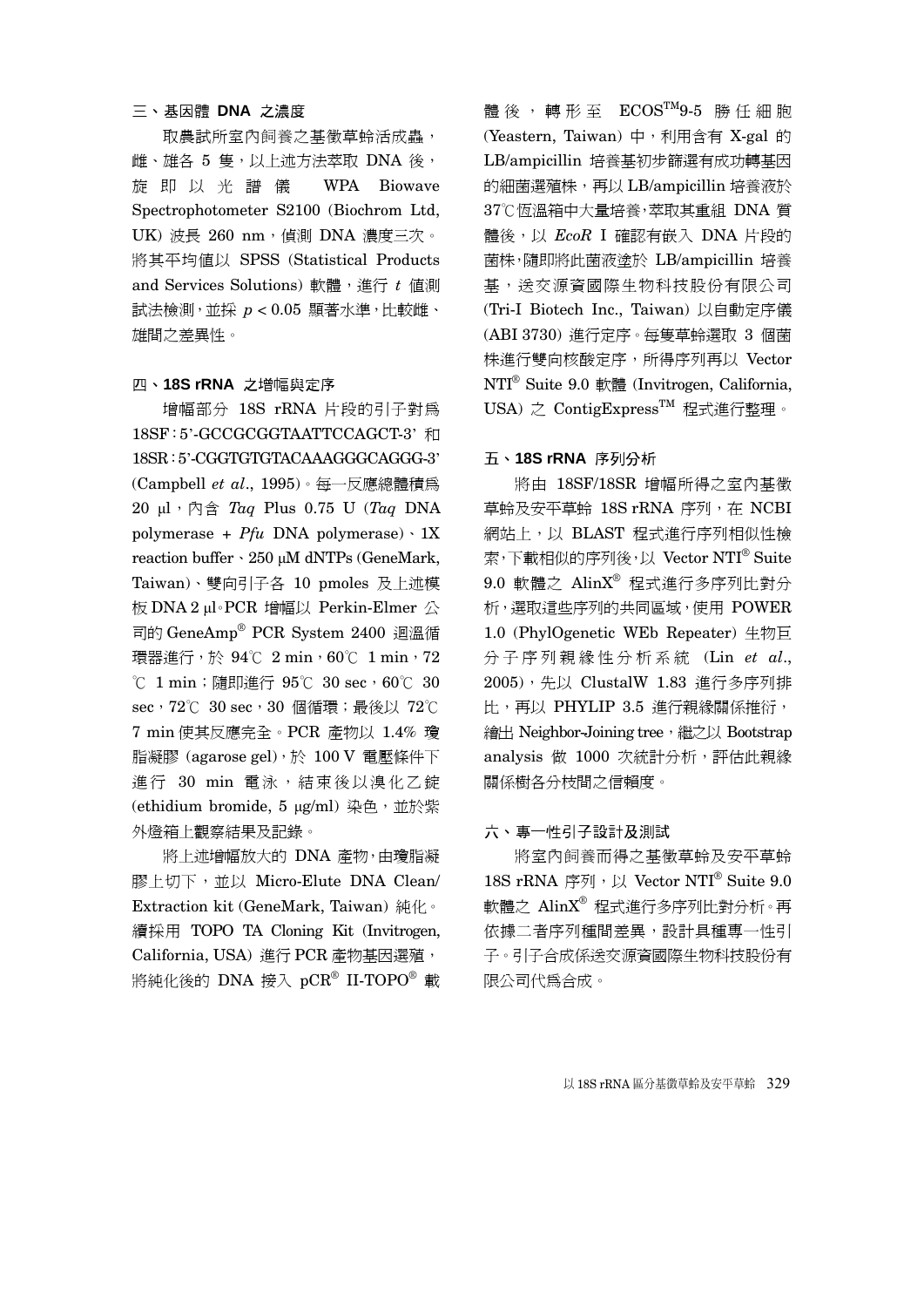以 2X PCR Master Mix-SuperTherm 試劑組 (JMR, UK), 進行草蛉專一性引子聚 合酶連鎖反應及複合式聚合酶連鎖反應。每一 反應總體積為 20 μl,包含 2 μl 基徵草蛉或  $\overline{x}$ 平草蛉的模板 DNA,及 10 μl 之 2X PCR Master Mix (內含 2 U SuperTherm DNA polymerase Mix 、 2X buffer 、 400 μΜ dNTPs、3 mM MgCl2),及基徵草蛉專一性引 子組 MBS5/MBS8,或安平草蛉專一性引子 組 MDJ5/MDJ6, 各 10 pmoles, 對照組以 水取代模板 DNA 進行反應,並進行基徵草蛉 專一性引子組在安平草蛉模板 DNA,及安平 草蛉專一性引子組在基徵草蛉模板 DNA 上 的對照 PCR 反應。若進行複合式聚合酶連鎖 反應,則分取基徵草蛉或安平草蛉的模板 DNA,在各 PCR 反應液中,同時放入上述 4 個引子,對照組以水取代模板 DNA 進行反 應 。 PCR 增幅以 Perkin-Elmer 公司的 GeneAmp® PCR System 2400 迴溫循環器 進行,於 94℃ 2 min,50℃ 1 min,72℃ 1 min; 隨即進行 95℃ 30 sec, 50℃ 30 sec, 72℃ 30 sec,30 個循環;最後以 72℃ 7 min 使其反應完全。取 2 μl PCR 產物以 1.4% 瓊 脂凝膠於 1X TBE 緩衝液中進行電泳,結束 後以溴化乙錠染色,並於紫外燈箱上觀察結果 及記錄。

## 結 果

## 一、基因體 **DNA** 之萃取

單隻基徵草蛉成蟲的頭部經萃取 DNA 後,雌蟲基因體 DNA 溶液濃度為 6.6~11.8 ng/μl,平均 9.7 ± 0.9 ng/μl,雄蟲為  $6.3\sim$ 11.6 ng/μl,平均 8.5 ± 0.9 ng/μl,雌、雄蟲 間無顯著差異 ( $t = -0.943$ , df = 8,  $p =$ 0.934)。每次萃取 DNA 時, 扣除殘留管壁的 量仍有 184.5 ± 1.6 μl, 每次只取 2 μl 進行 PCR 反應,剩餘 DNA 溶液足以為存證 DNA 所需。

#### 二、**18S rRNA** 片段序列

以 18SF/18SR 引子組,可增幅基徵草蛉 及安平草蛉的部分 18S rRNA。其中在農試所 室內飼養的 2 隻基徵草蛉、新竹峨眉草蜻蛉 自然農業有限公司室內飼養的 6 隻草蛉序列 完全相同,應都為基徵草蛉,長度為 1336 bp,A、T、C、G 數量各為 334、397、260、 345 bp,AT 含量為 54.7%,已登記於 NCBI 資料庫,序號為 EU161277。農試所室內飼 養的7隻安平草蛉序列完全相同,長度為 1362 bp,A、T、C、G 數量各為 335、413、261、 353 bp,AT 含量為 54.9%,已登記於 NCBI 資料庫,序號為 EU161276。自田間採得經 專一性引子及鏡檢翅脈篩得之安平草蛉,與室 內長期飼養之安平草蛉序列略有差異,長度在 1360~1362 bp 間。以農試所室內飼養的安 平草蛉序列為準,採自台中東勢、和平梨樹及 台東卑南芒果的安平草蛉中,台中和平梨樹及 台東卑南芒果上的草蛉在第 177 bp 開始的 TA repeat, 少了一個 TA repeat, 僅有 4個 TA repeat,長度為 1360 bp,採自田間的這 三隻草蛉序列各與農試所室內飼養的安平草 蛉另外尚有 4~5 bp 不同,序列相似值達 0.99~1.0。農試所室內飼養的安平草蛉與基徵 草蛉之序列相似值則為 0.97。詳細序列如圖 一。

### 三、親緣關係比較

登記於 NCBI 基因庫內的 18S rRNA 片段,因各作者選擇引子位置不同,致片段略 有差異,先以 Vector NTI® Suite 9.0 進行多 序列初步比對後,選取這些序列的共同區域,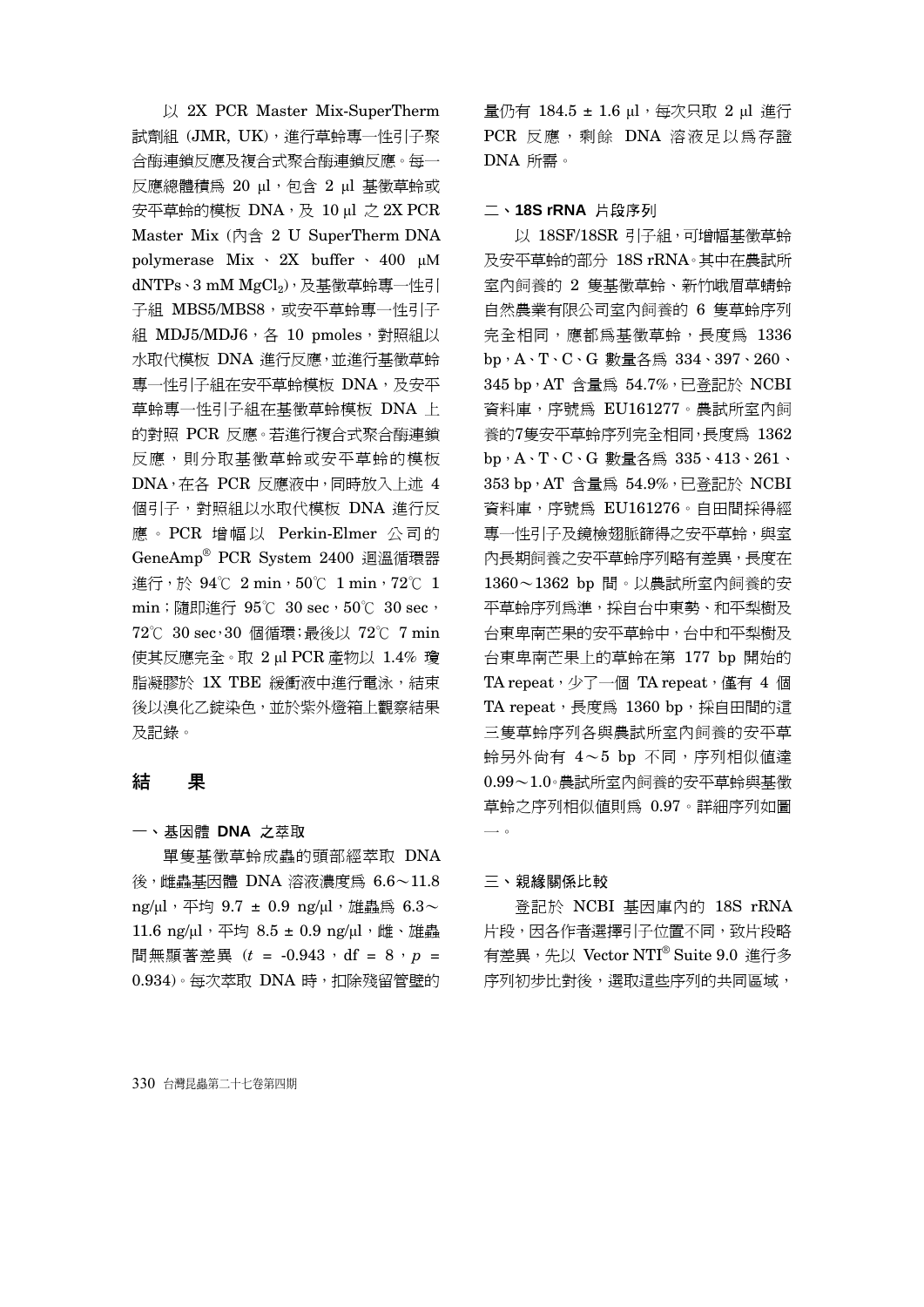| MDJ-TW CCAATAGCGTATATTAAAGTTGTTGCGGTTAAAAAGCTCGTAGTCGAATCTGTGTCCTACACTGTTGGTTCACCGCTCGCGGTGTTTAACTAGCATGTTA 100<br>MBS-TW            |  |
|--------------------------------------------------------------------------------------------------------------------------------------|--|
| MDJ 5<br>MBS5                                                                                                                        |  |
| MDJ-TW TTGTCGTAAGTGTTTAACCGTTTAGAGCGGTGGCAGCCCCCAATTGCAATCCCGTCGCGGTGCTCTTAATTGAGTGTCGAGGTGGGCCGGTACGTTTACT 300                      |  |
| MDJ-TW-TTGAACAAATTAGAGTGCTTAAGGCAGGCTCAAATTTTGCCTGAATATTGTGCATGGAATAATGGAATAGGACCTCGGTTCTATTTTGTTGGTTTTCG-400                        |  |
| MDJ-TW GAACTCCGAGGTAATGATTAATACGGACAGATGGGGGCATTCGTATTGCGACGTTAGAGGTGAAATTCTTGGATCGTCGCAAGACGGACAGAAGCGAAAG 500<br>MDJ-TB<br>MBS-TW  |  |
| MDJ-TW CATTTGCCAAAAATGTTTTGATTGATCAAGAACGAAAGTTAGAGGTTCGAAGGCGATCAGATACCGCCCTAGTTCTAACCATAAACGATGCCAGCTAGCG 600<br>MBS-TW            |  |
| MDJ -TW ATCCGCCGAAGTTCCTCCGATGACTCGGCGGCAGCTTCCGGGAAACCAAAGCTTTTGGGTTCCGGGGAAGTATGGTTGCAAAGCTGAAACTTAAAGGA 700                       |  |
| MDJ -TW ATTGACGGAAGGGCACCAGCAGGAGTGGAGCCTGCGGCTTAATTTGACTCAACACGGGAAACCTCACCAGGCCCGGACACCGGAAGGATTGACAGTTGA 800                      |  |
| MDJ 6                                                                                                                                |  |
| MDJ-TW TAAATAGACGTACTITACCGGCATCTCAAGGCCCATCGGCTGTTTGTTTCLEATTTCATTCATTTTCATGTGTTATGTATTGTATTTTATATATGCATA 1000                      |  |
| MDJ -TW TATTTTTGAGATTTTACGATCAAGATTATATTTTGTATATATTATATCTTTATGTTGCATATGTTATGGTGTATGGGTACGCAGTTTTTTGATGTGGTTTT 1100<br>MBS-TW<br>MBS8 |  |
| MDJ -TW TACTGCCGGCGTACAAATAATTCTTCTTAGAGGGACAGGCGGCATTCTAGCCGCACGAGATTGAGCAATAACAGGTCTGTGATGCCCTTAGATGTTCTGG 1200<br>MBS-TW          |  |
| MDJ -TW GCCGCACGCGCGCTACACTGAAGGAATCAGCGTGTCCTCCCAGGCCGAAAGGTCCGGGTAACCCGCTGAACCTCCTTCGTGCTAGGGATTGGGGCTTGCA 1300                    |  |
| MDJ - TW ATTGTTCCCCATGAACGAGGAATTCCCAGTAAGCGCGAGTCATAAGCTCGCGTTGATTACGT 1362                                                         |  |
| 基徵草蛉 (MBS) 及安平草蛉 (MDJ) 之部分 18S rRNA 片段序列。相同鹼基以"."表示,間斷處以"-"表示,<br>圖一                                                                 |  |

箭頭為具種專一性引子方向。TW:台中霧峰;TB:台東卑南;TH:台中和平;TD:台中東勢。 Fig. 1. Partial 18S rRNA sequences of *Mallada basalis* (MBS) and *Mallada desjardinsi* (MDJ). Dot, same nucleotide; dash, gap; arrows, the direction of species-specific primers. TW: Wufeng, Taichung; TB: Beinan, Taitung; TH: Heping, Taichung; TD: Dongshih, Taichung.

以 18S rRNA 區分基徵草蛉及安平草蛉 331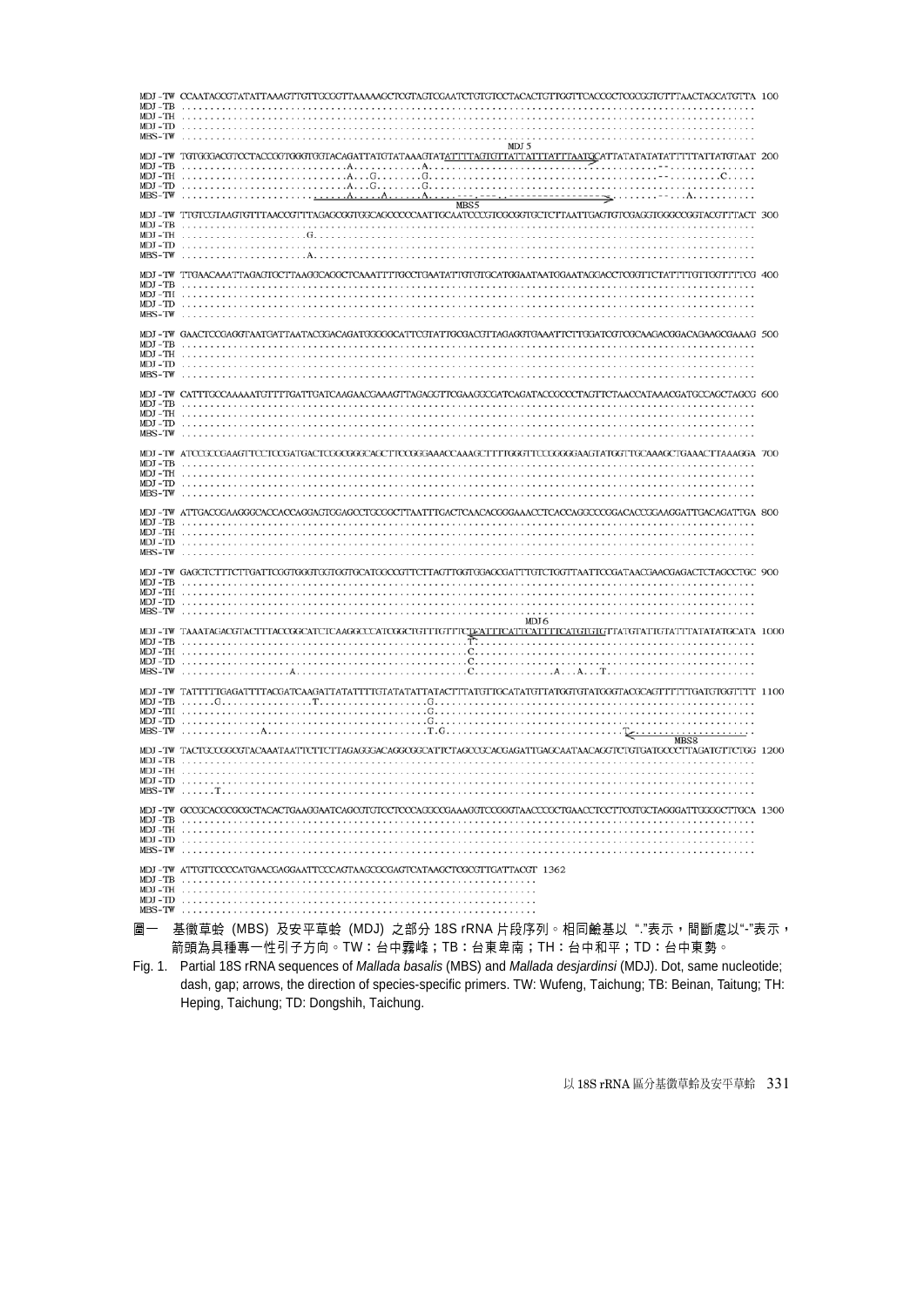#### 表一 進行 18S rRNA 定序分析的草蛉來源及個體數

| Location in Taiwan |                       | No. sequenced   |                     |  |
|--------------------|-----------------------|-----------------|---------------------|--|
| (township, county) | Crop                  | Mallada basalis | Mallada desjardinsi |  |
| Indoors            |                       |                 |                     |  |
| Wufeng, Taichung   | $-^{1)}$              | 2               |                     |  |
| Emei, Hsinchu      | $\equiv$ 2)           | 6               |                     |  |
| Field              |                       |                 |                     |  |
| Beinan, Taitung    | Mangifera indica L.   |                 |                     |  |
| Dongshih, Taichung | Pyrus serotina Rehder |                 |                     |  |
| Heping, Taichung   | Pyrus serotina Rehder |                 |                     |  |

Table 1. List of the collection data and the number of individuals sequenced from the 18S rRNA of green lacewings

 $1)$  Reared with microcapsulated artificial diets at the laboratory of the Agricultural Research Institute.

2) Reared with the eggs of *Corcyra cephalonica* (Stainton) at the Lacewing Natural Agriculture Company.

即相當於基徵草蛉第 519~1267 bp, 以 POWER 1.0 繪出 Neighbor-Joining tree (圖二),顯示草蛉科中各屬,基徵草蛉、安平 草蛉、*Eremochrysa tibialis* Banks (AF423788) (Whiting, 2002b) 、 *Anisochrysa carnea* (Stephens) (X89482) (Chalwatzis, 1996) 及 普通草蛉 *Chrysoperla carnea* (Stephens) (AY620037) (Haring and Aspöck, 2004) 皆 歸為同一群,其 Bootstrap value 為 100,與 褐蛉科 (Hemerobiidae) 的 *Hemerobius* sp. L. (U65136) (Whiting *et al*., 1997)、蝶角 蛉 科 (Ascalaphidae) 的 *Haplogenius appendiculatus* (Fabricius) (AF423787) (Whiting, 2002b) 分屬不同群。其中同為姬蛉 總科 (Hemerobioidea) 之草蛉科與褐蛉科之 關係,較與蟻蛉總科 (Myrmeleontoidea) 之 蝶角蛉科之關係更接近。農試所室內飼養之安 平草蛉與採自台中東勢、和平梨樹上之安平草 蛉關係較接近,Bootstrap value 為 80,此 三者與採自台東卑南芒果葉上之安平草蛉關 係略遠。*A*. *carnea* 及 *C*. *carnea* 二者關係接 近,支持數值 Bootstrap value 為 92。

四、專一性引子設計及測試

根據基徵草蛉及安平草蛉 18S rRNA 序 列比對結果,在彼此序列相異處設計專一性引 子,引子資料詳如表二。基徵草蛉的專一性引 子組 MBS5/MBS8 可 PCR 增幅基徵草蛉 950 bp DNA 片段,安平草蛉的專一性引子組 MDJ5/MDJ6 可 PCR 增幅安平草蛉 826 bp DNA 片段 (圖三),且對照組則皆無 PCR 反應產物,基徵草蛉專一性引子組 MBS5/MBS8 不 會 PCR 增幅安平草蛉 DNA,安平草蛉專一性引子組 MDJ5/MDJ6 不會 PCR 增幅基徵草蛉 DNA。另將上述 4 個引子放入同一個 PCR 反應液中,進行複合 式聚合酶連鎖反應,基徵草蛉及安平草蛉皆仍 可各自 PCR 增幅出專一性片段 (圖三),對照 組則皆無 PCR 反應產物。由此結果可知,本 研究所設計之具種專一性引子確具專一性及 穩定性,可實際應用於此兩種草蛉之鑑定。

## 討 論

18S rRNA 序列具高度保守性,種內個體 間的穩定性極高,常見於昆蟲科級以上層次的 親緣關係探討。在此研究中,雖有確定種名之 基徵草蛉及安平草蛉個體,且可憑藉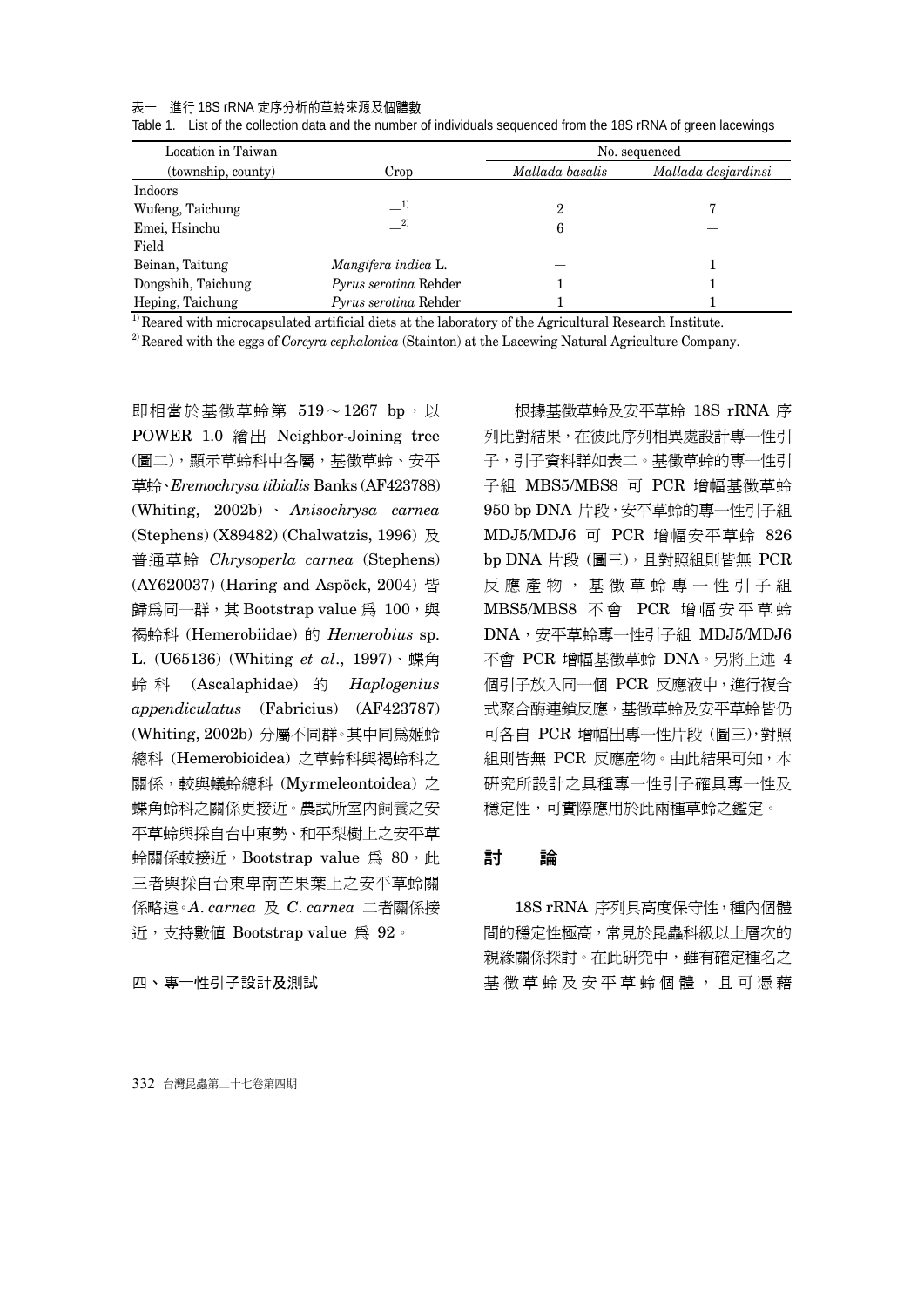

- 圖二 脈翅目部分 18S rRNA 片段序列,以 Kimura 2-parameter 運算模式,再經 Neighbor-Joinging 群聚方法所推導之親 緣關係樹。樹形上的數值為經 1000 次 bootstrap 的值,>70% 才會顯示其上。TW:台中霧峰;TB:台東卑南; TH:台中和平;TD:台中東勢
- Fig. 2. A phylogenetic tree of the Neuroptrea based on the partial 18S rRNA sequences by the Neighbor-Joining method of the pairwise distance model of Kimura 2-parameter. Bootstrap values >70% are indicated at the nodes (bootstrap analysis 1000 replicates). TW: Wufeng, Taichung; TB: Beinan, Taitung; TH: Heping, Taichung; TD: Dongshih, Taichung.

Tsukaguchi 博士描述這兩種草蛉亞前緣脈 (Sc) 及徑脈 (Rs) 癒合狀況的不同,粗分這兩 種草蛉 (Tsukaguchi, 1995),但因缺乏草蛉分 類學者隨時協助外部形態的鑑定,所以選擇此 高度保守之 18S rRNA 進行分析比較,以減 少種內個體間之序列變異問題。也因此在種間 有限的序列差異下,較不容易尋得適合的專一 引子,本研究最後找到基徵草蛉及安平草蛉各 自的專一引子,且可將這兩組引子放在同一個 PCR 反應中,進行複合式聚合酶連鎖反應 (multiplex PCR),提升鑑定的效率 (Liu *et*   $al., 2006)$ , 進行一次 PCR, 即可同時知道此 樣本為基徵草蛉或安平草蛉,或兩種都不是。 至於若樣本非屬這兩種草蛉,則無法進一步分

辨其種類,但可另以 18SF/18SR 增幅、定 序,再於網路上的基因庫中,搜尋有無相同或 類似序列,以推論其種名或分類群。此較 RAPD-PCR (random amplifyied polymorphic DNA-PCR) 或據此衍生之序列特徵化增幅區 域 (sequence characterized amplified regions, SCARs) (Parnan and Michelmore, 1993) 方法,能提供更多物種資訊。

室內飼養的安平草蛉,與採自台中東勢、 和平梨樹及台東卑南芒果三隻經專一性引子 及翅脈初步認定為安平草蛉者,序列相似值達 0.99~1.0。將之與 NCBI 資料庫草蛉科中之 *Eremochrysa tibialis*、*A*. *carnea*、*C*. *carnea*  及農試所室內基徵草蛉,選取序列共同區域

以 18S rRNA 區分基徵草蛉及安平草蛉 333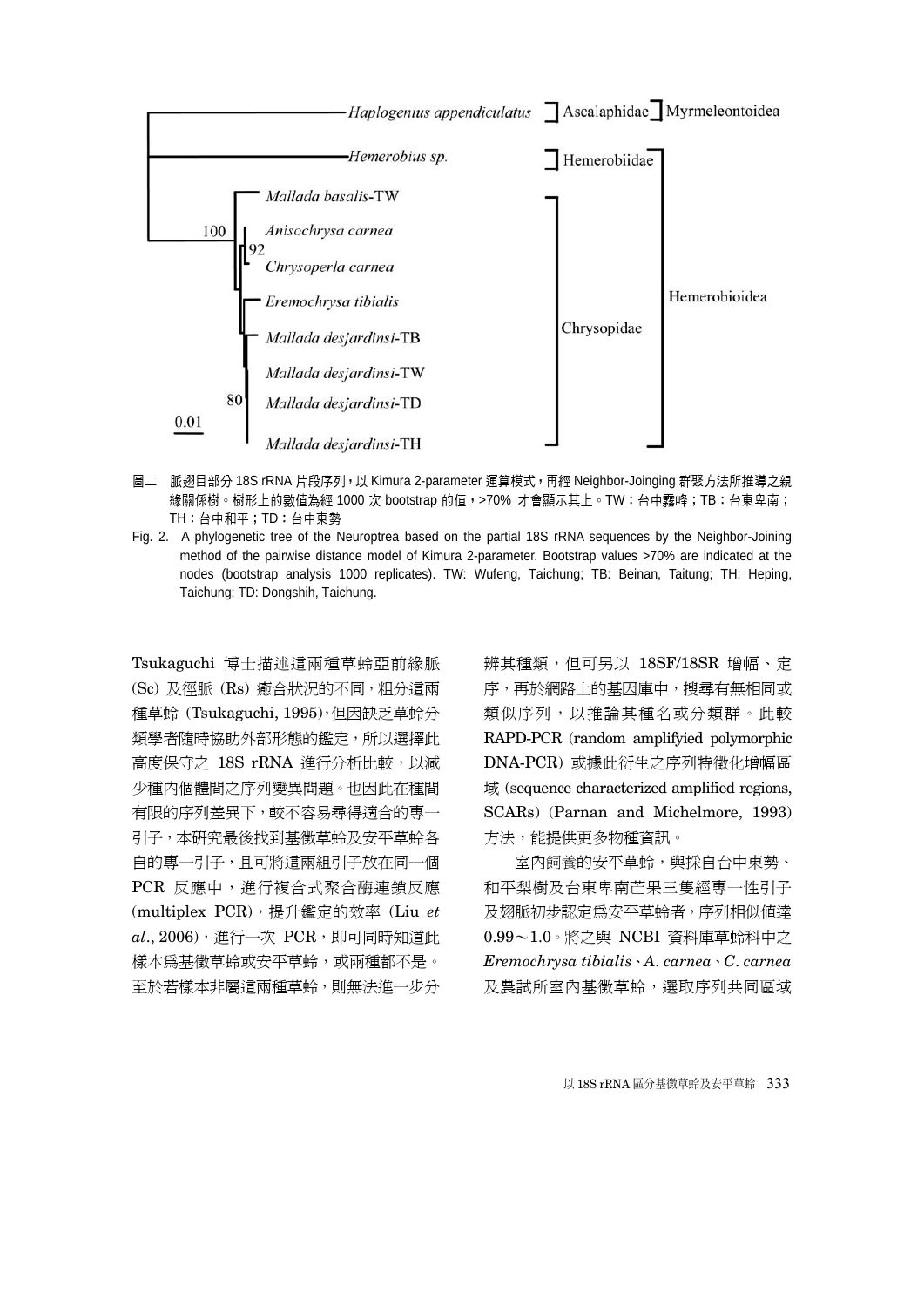表二 基徵草蛉及安平草蛉之具種專一性引子及其增幅長度

Table 2. Species-specific primers and the size of expected DNA fragments from *Mallada basalis* and *M*. *desjardinsi*

| <b>Species</b><br>Primer |      | Nucleotide sequence $(5'$ to $3')$ | expected DNA       | Tm   |
|--------------------------|------|------------------------------------|--------------------|------|
|                          |      |                                    | fragment size (bp) | (°C) |
| M. basalis               | MBS5 | GGTACAAATTATATATAAAATATATATTT      | 950                | 46.0 |
|                          | MBS8 | AACCACATCAAAAAACTGCGA              |                    | 48.5 |
| M. desjardinsi           | MDJ5 | ATTTTAGTGTTATTATTTATTTAATGC        | 826                | 46.1 |
|                          | MDJ6 | CACACATGAAAATGAATGAAATGG           |                    | 50.6 |



圖三 以基徵草蛉 (MBS) 及安平草蛉 (MDJ) 之專一性引子 MBS5/MBS8、MDJ5/MDJ6 進行具種專一性 PCR 增幅其部 分 18S rRNA。M 為核酸標準標誌。MBS,只放入 MBS 之專一性引子。MDJ,只放入 MDJ 之專一性引子。MBS MDJ, MBS 和 MDJ 各同時放入上述 4 個引子。

Fig. 3. Species-specific PCR of partial 18S rRNA from *Mallada basalis* (MBS) and *M*. *desjardinsi* (MDJ). M, markers. MBS, MBS with its specific primers MBS5/MBS8. MDJ, MDJ with its specific primers MDJ5/MDJ6. MBS MDJ, MBS and MDJ with the 4 above primers, respectively.

749 bp, 進行多序列比對分析, 採自台中東 勢、和平梨樹的安平草蛉與農試所室內飼養的 安平草蛉序列完全相同,與採自台東卑南芒果 的安平草蛉則僅有 2 bp 不同。其餘 5 種草 蛉則與農試所室內飼養的安平草蛉序列有 3 ~9 bp 不同。據此推論採自台中東勢、和平 梨樹及台東卑南芒果與室內安平草蛉序列極 為相似的這 3 隻草蛉很有可能為安平草蛉。

但若依生物種學派 (biological species concept) 以能否自然交配產生具生殖力子代 之物種定義而言,難以據此判斷是否屬於同 種。而在一般昆蟲鑑定實務上,若無具體的雜 交實驗驗證,此物種定義標準其實很難達到 (Bickford *et al*., 2006)。在此研究過程中,同 時也發現 *Anisochrysa carnea*、*Chrysoperla carnea* 間僅有一個序列不同,而據

334 台灣昆蟲第二十七卷第四期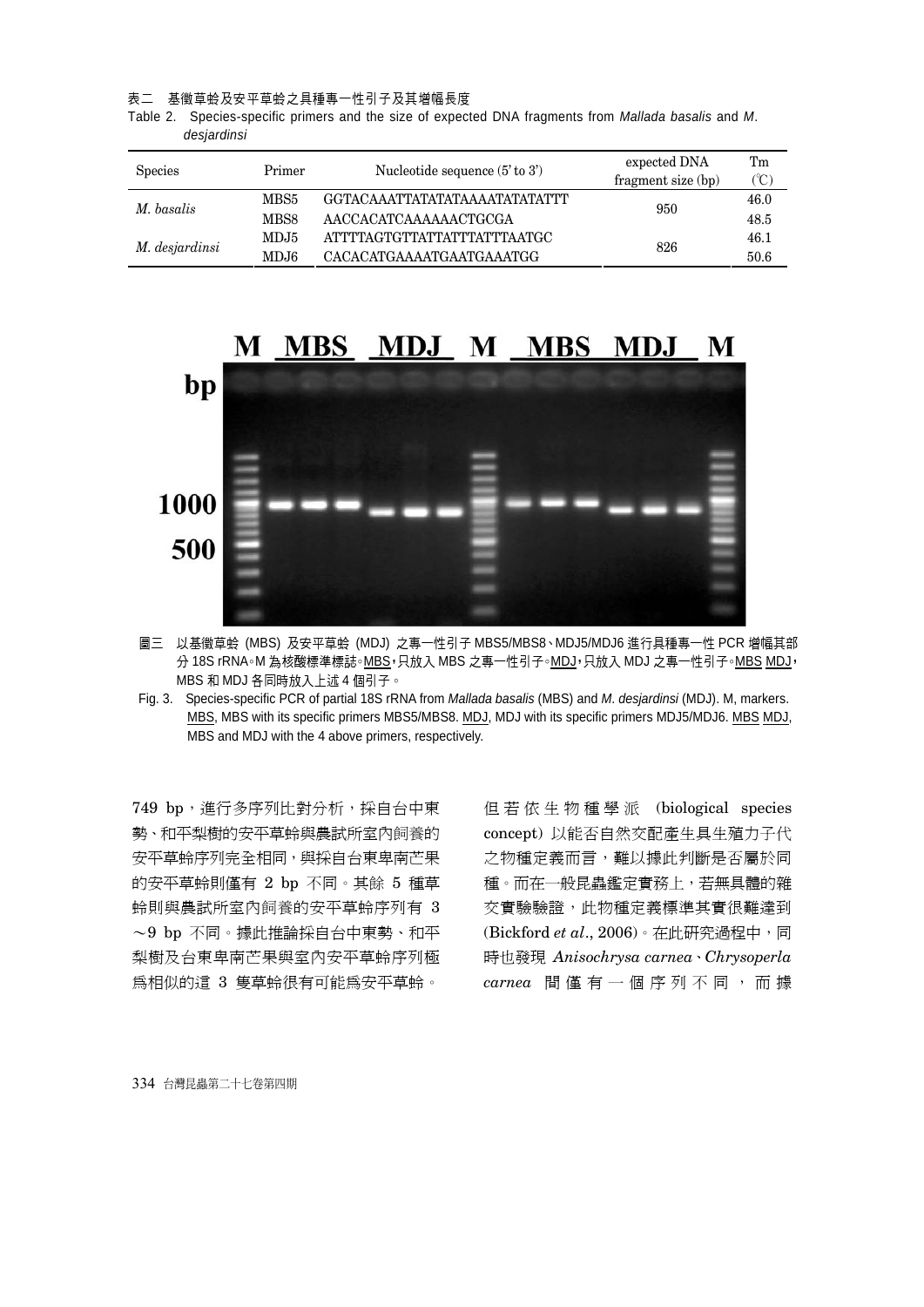Tsukaguchi (1995) 報告顯示此兩種係為同 種 , *Anisochrysa carnea* 為 *Chrysoperla carnea*的同物異名。而 Duelli (1996) 及 Charles *et al*. (2002) 研究顯示 *Chrysoperla carnea* 有隱匿種 (cryptic species) 及姊妹種 (sibling species) 的問題。因此本研究所發現 安平草蛉的這些序列差異究竟是族群間的差 異,或已達亞種、種間的差異層次,則仍有待 更進一步的外形鑑定、生物學觀察、雜交試 驗、聲音分析 (Charles, *et al*., 2002) 及更多 田間樣本數及其他相似種類序列的建立等多 方面的研究分析。

另由農試所室內大量飼養的基徵草蛉、新 竹峨眉草蜻蛉自然農業有限公司室內飼養的 草蛉或由台中東勢、和平梨樹掃網採集之基徵 草蛉 18S rRNA 序列均完全相同,沒有任何 差異。此或因台灣這十幾年來,農業單位在全 省大面積、廣泛持續的推動以基徵草蛉進行生 物防治,加以有機蔬果漸受消費者青睞,各地 農民也會主動向試驗單位索取基徵草蛉,致使 台灣的基徵草蛉遺傳多樣性漸趨一致,而致原 就具序列高度保守性之 18S rRNA 片段序列 完全無差異。但因本研究分析的基徵草蛉樣本 侷限於台灣中北部,其餘地區的基徵草蛉是否 也完全相同,仍有待進一步探討。

本研究採用的基因體 DNA 萃取方法,取 得之基因體 DNA 溶液,基徵草蛉雌、雄間無 顯著差異,皆足以進行專一性引子鑑定草蛉種 類。在增幅定序 18S rRNA 時,因 *Taq* Plus (*Taq* DNA polymerase + *Pfu* DNA polymerase) 具序列校正功能,所以此時以 *Taq* Plus 進行 PCR,再進一步進行定序分 析。而在進行專一性引子 PCR 測試時,則改 為使用 2X PCR Master Mix-SuperTherm 試劑組, 雖此 SuperTherm DNA polymerase 無序列校正功能,但不致影響 PCR 產物進行 電泳後的目視長度判別,且較為快速、簡便, 可減少人為污染問題,加以費用較低,每一 PCR 反應僅需 6.8 元,比以 *Taq* plus 進行 PCR 反應需 17.4 元,價格較低,較適於室 內大量飼養例行種類監控檢驗所需。

總之,在台灣常被應用於生物防治上的基 徵草蛉,一直面臨長期室內大量飼養,欲更新 族群時種類鑑定的問題,因 PCR 相關技術的 蓬勃發展,執行困難度越來越低,近來此技術 也已被應用室內大量飼養天敵種類的監控 上。本研究根據 18S rRNA 建立之基徵草蛉 及安平草蛉 DNA 鑑定特徵,因具專一性及穩 定性,未來將可實際應用於基徵草蛉及安平草 蛉室內大量飼養及自田間採集基徵草蛉更新 室內品系時,監控、確認草蛉種類所需。

## 誌 謝

本研究承行政院農業委員會 91 農科 -7.2.2-農-C1 計畫經費補助。蒙農試所吳子淦 副研究員提供部分室內飼養之草蛉標本,及與 Tsukaguchi 博士草蛉鑑定通訊資料。石憲宗 博士協助確認安平草蛉學名,文成複蒙錢景秦 博士及石憲宗博士斧正並提供意見。試驗期間 承邱春美、楊侑蓁、王思涵、朱雅琳小姐協助 養蟲及相關試驗執行。謹此一併致謝。

## 引用文獻

**Bickford, D., D. J. Lohman, N. S. Sodhi, P. K. L. Ng, R. Meier, K. Winker, K. K. Ingram, and I. Das.** 2006. Cryptic species as a window on diversity and conservation. Trends Ecol. Evol. 22: 148-155.

**Brooks, S. J., and P. C. Barnard.** 1990.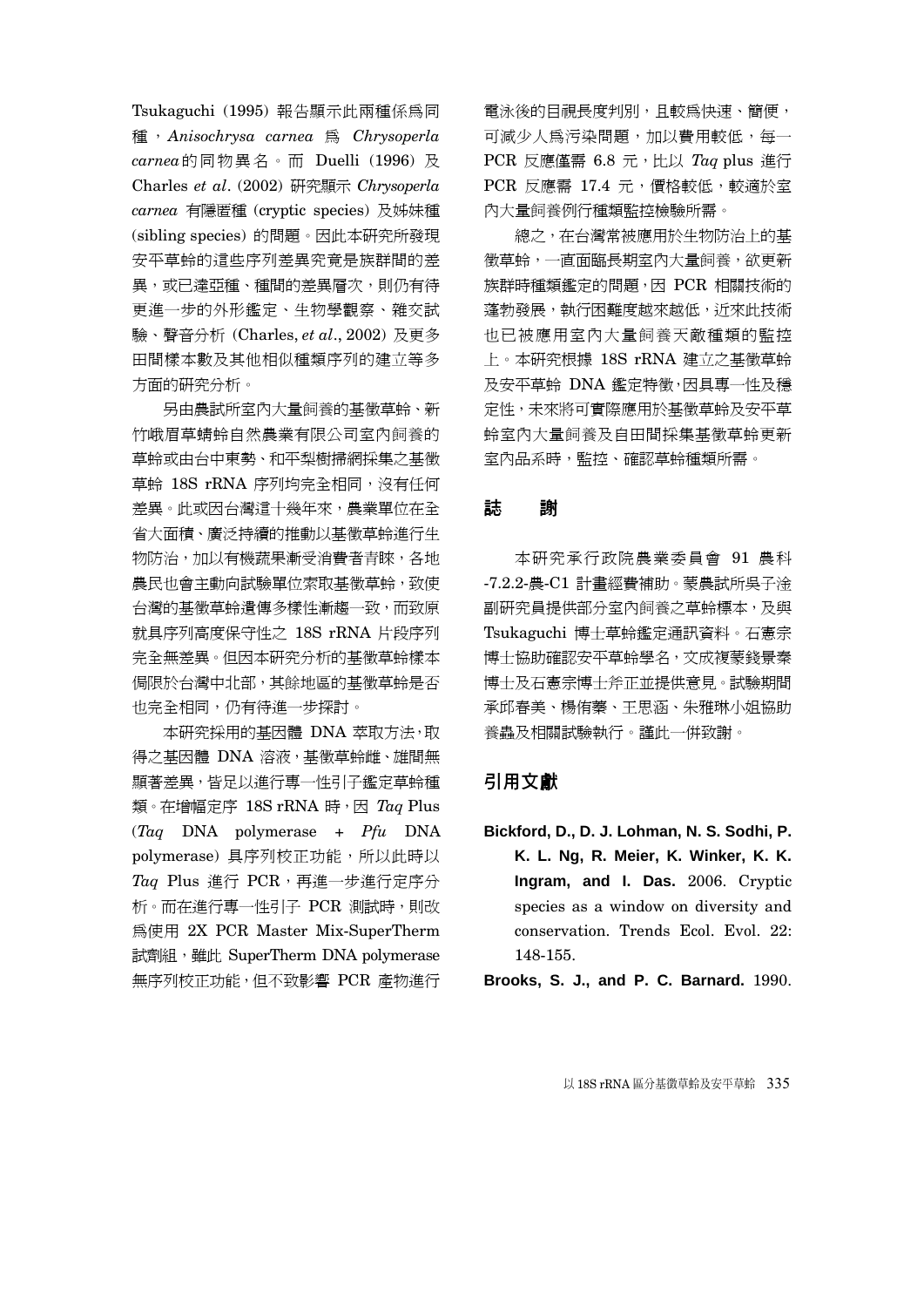The green lacewings of the world: a generic review (Neuroptera: Chrysopidae). Bull. Br. Mus. Nat. Hist. (Entomol.) 59: 117-286.

- **Campbell, B. C., J. D. Steffen-Campbell, J. T. Sorensen, and R. J. Gill.** 1995. Paraphyly of Homoptera and Auchenorrhyncha inferred from rDNA 18S nucleotide sequences. Syst. Entomol. 20: 175-194.
- **Chalwatzis, N., J. Hauf, Y. Van de Peer, R. Kinzelbach, and F. K. Zimmermann.** 1996. 18S ribosomal RNA genes of insects: primary structure of the genes and molecular phylogeny of the Holometabola. Ann. Entomol. Soc. Am. 89: 788-803.
- **Chang, C. P.** 2000. Investigation on the life history of *Mallada basalis* (Walker) (Neuroptera: Chrysopidae) and the effects of temperatures on its developments. Chinese J. Entomol. 20: 73-87. (in Chinese)
- **Chang, C. P., and S. C. Huang.** 1995. Evaluation of the effectiveness of releasing green lacewing, *Mallada basalis* (Walker) for the control of tetranychid mites on strawberry. Plant Prot. Bull. 37: 41-58. (in Chinese)
- **Chang, S. C., N. T. Hu, C. Y. Hsin, and C. N. Sun.** 2001. Characterization of differences between two *Trichogramma* wasps by molecular markers. Biol. Cont. 21: 75-78.
- **Charles, S. H., S. J. Brooks, P. Duelli, and J. B. Johnson.** 2002. Discovering the

true *Chrysoperla carnea* (Insecta: Neuroptera: Chrysopidae) using song analysis, morphology, and ecology. Ann. Entomol. Soc. Am. 95: 172-191.

- **Chou, L. Y., T. K. Wu.** 1988. Notes on two *Telenomus* (Hymenoptera: Scelionidae) from *Chrysopa* (Neuroptera) eggs in Taiwan. J. Taiwan Agric. Res. 37: 340-347. (in Chinese)
- **Cianchi, R., and L. Bullini.** 1992. New data on sibling species in chrysopid lacewings: the *Chrysoperla cranea* (Stephens) and *Mallada prasinus* (Burmeister) complexes (Insecta: Neuroptera: Chrysopidae), pp. 99-104. *In*: M. Canard, H. Aspöck, and M. W. Mansell, eds. Current Research in Neuropterology. Proceedings of the Fourth International Symposium on Neuropterology. 1991, Bagnères-de-Luchon, France.
- **Duelli, P.** 1996. The working group "carnea-complex:" Report on activities, results and cooperative projects. pp. 307-311. *In*: M. Canard, H. Aspöck and M. W. Mansell, eds. Pure and Applied Research in Neuropterology. Proceedings of the Fifth International Symposium on Neuropterology. 1994, Cairo, Egypt.
- **Hao, H. H.** 2002. Application of phytoseiid and chrysopid for pest control in net house orchard. Formosan Entomol. Spec. Pub. 3: 49-58. (in Chinese)
- **Haring, E., and U. Aspöck.** 2004. Phylogeny of the Neuropterida: a first molecular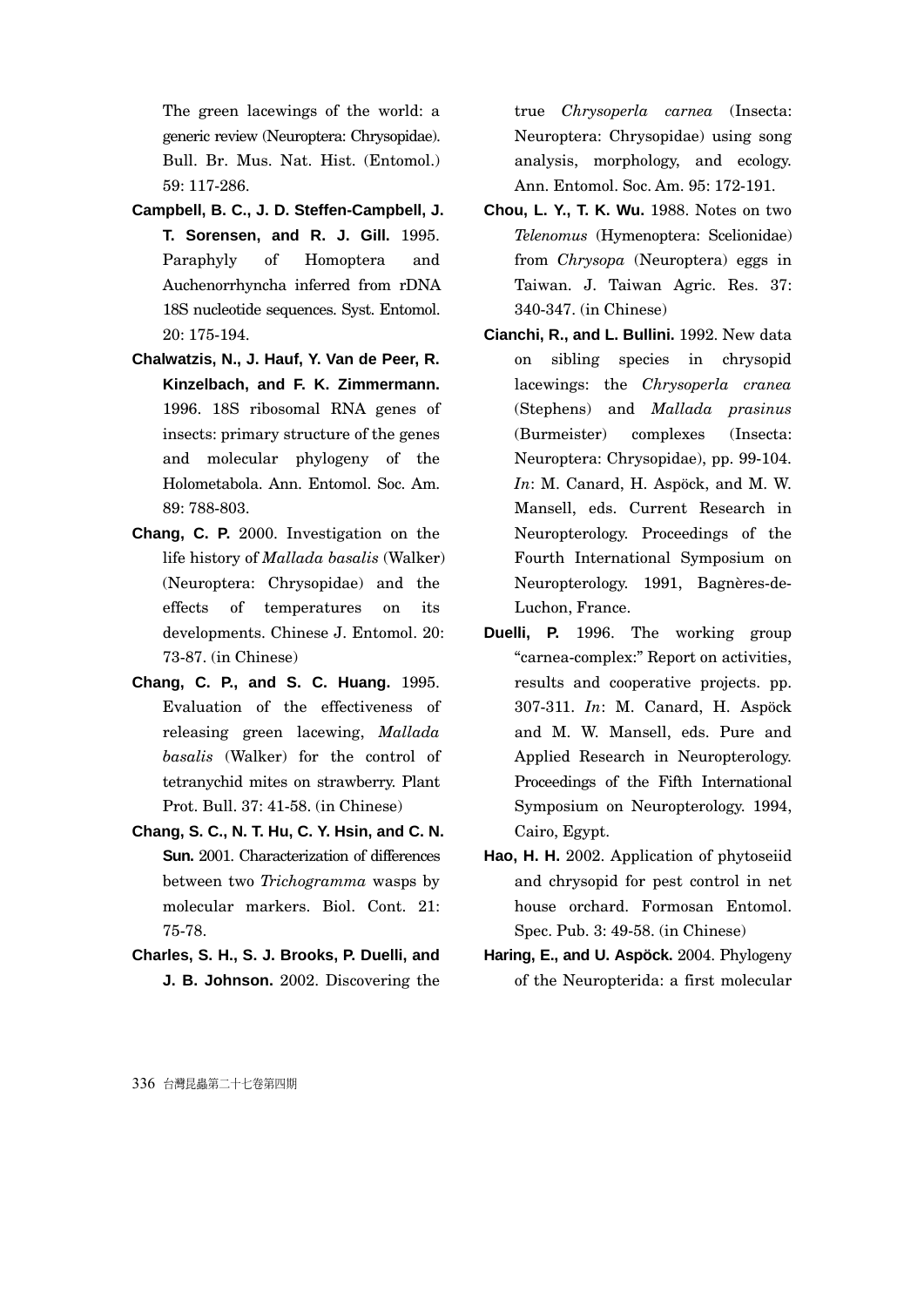approach. Syst. Entomol. 29: 415-430.

- **Hölzel, H., and P. Ohm.** 1992. Zoogeographical features of Madagascan Chrysopidae (Insecta: Neuroptera). pp. 167-181. *In*: M. Canard, H. Aspöck, and M. W. Mansell, eds. Current Research in Neuropterology. Proceedings of the Fourth International Symposium on Neuropterology. 1991, Bagnères-de-Luchon, France.
- **Hoy, M. A.** 1994. Insect Molecular Genetics. Academic Press, San Diego, USA. 546 pp.
- **Jeyaprakash, A., and M. A. Hoy.** 2002. Mitochondrial 12S rRNA sequences used to design a Molecular ladder assay to identify six commercially available phytoseiids (Acari: Phytoseiidae). Biol. Cont. 25: 136-142.
- **Kabissa, J. C. B., H. Y. Kayumbo, and J. G. Yarro.** 1996. Seasonal abundance of chrysopids (Neuroptera: Chrysopidae) preying on *Helicoverpa armigera*  (Hubner) (Lepidoptera: Noctuidae) and *Aphis gossypii* (Glover) (Homoptera: Aphididae) on cotton in eastern Tanzania. Crop Prot. 15: 5-8.
- **Kjer, K. M.** 2004. Aligned 18S and insect phylogeny. Syst. Biol. 53: 506–514.
- **Lee, S. J., and C. I. T. Shih.** 1981. Biology, predation, and field-cage releasee of *Chrysopa boninensis* Okamoto on *Paurocephala psylloptera* Crawford and *Corcyra cephalonica* Stainton. Chinese J. Entomol. 1: 123-124. (in Chinese)
- **Lee, W. T.** 1994. Technical development of

microencapsulated artificial diets for *Mallada basalis* Walker. Chinese J. Entomol. 14: 47-52. (in Chinese)

- **Lin, C. Y., F. K. Lin, C. H. Lin, L. W. Lai, H. J. Hsu, S. H. Chen, and C. A. Hsiung.** 2005. POWER: PhylOgenetic WEb Repeater – an integrated and useroptimized framework for biomolecular phylogenetic analysis. Nucleic Acids Res. 33: 553-556.
- **Liu, Y. C., S. C. Chang, W. H. Chen, and W. B. Shu.** 2006. The application of single-step nested multiplex polymerase chain reaction for the identification of *Rhizoglyphus echinopus*, *R*. *robini* and *R*. *setosus* simultaneously. Plant Prot. Bull. 48: 101-116.
- **Lu, C. T., and C. L. Wang.** 2006. Control effect of *Mallada basalis* on insect pests of nethouse sweet peppers. J. Taiwan Agric. Res. 55: 111-120. (in Chinese)
- **Mochizuki, A., H. Naka, K. Hamasaki, and T. Mitsunaga.** 2006 Larval cannibalism and intraguild predation between the introduced green lacewing, *Chrysoperla carnea*, and the indigenous trashcarrying green lacewing, *Mallada desjardinsi* (Neuroptera: Chrysopidae), as a case study of potential nontarget effect assessment. Environ. Entomol. 35: 1298-1303.
- **Mouloud, M., N. T. Chu, P. Simo Santalla, P. Gillet, and D. Thierry.** 2002. Enzymatic polymorphism in *Chrysoperla carnea* (Stephens) and *C. kolthoffi*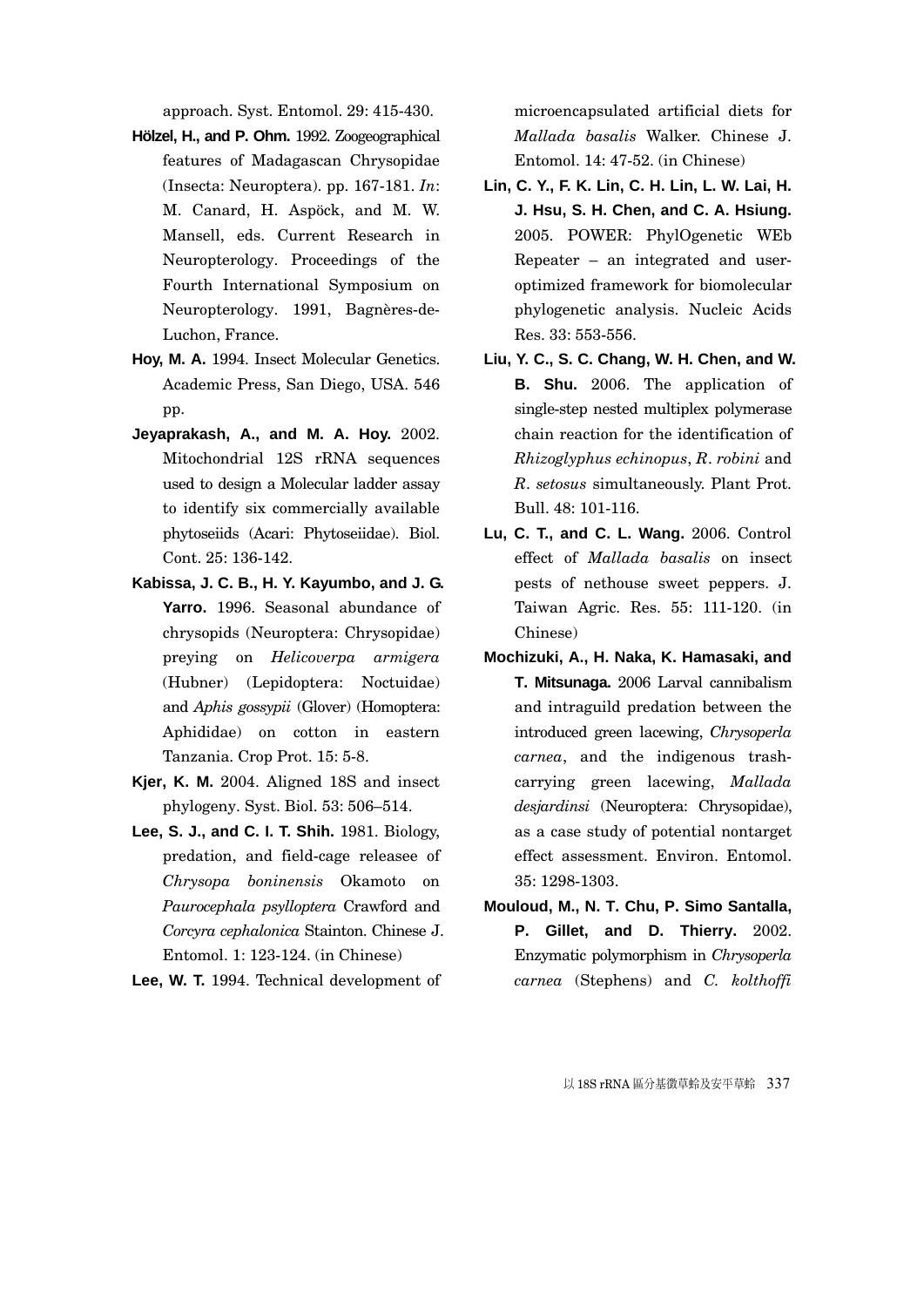(Navás) (Neuroptera: Chrysopidae). Acta Zool. Hung. 48: 203–208.

- **Nee, H. H.** 1983. Life History, Predation and Population Increase of *Chrysopa boninensis* Okamoto and Its Prey, *Myzus persicae* Sulzer. Resaerch Institute of Entomology, National Chung Hsing University. Master thesis. Taichung. 64 pp. (in Chinese)
- **Paran, I., and R. W. Michelmore.** 1993. Development of reliable PCR-based markers linked to downy mildew resistance genes in lettuce. Theor. Appl. Genet. 85: 985-993.
- **Ridway R. L., and W. L. Murphy.** 1984. Biological control in the field. pp. 220-228. *In*: M. Canard, Y. Séméria, and T. R. New, eds. Biology of Chrysopidae. Dr. W. Junk Publishers, Hague, Netherlands.
- **Ruberson, J. R., C. A. Tauber, and M. J. Tauber.** 1995. Developmental effects of host and temperature on *Telenomus* spp. (Hymenoptera: Scelionidae) parasitizing chrysopid eggs. Biol. Cont. 5: 245-250.
- **Tsukaguchi, S.** 1995. Chrysopidae of Japan (Insecta, Neuroptera). S. Tsukaguchi, Osaka, Japan. 223 pp.
- **Wells, M. M.** 1994. Small genetic distances among population of green lacewings of the genus Chrysoperla (Neuroptera: Chrysopidae). Ann. Entomol. Soc. Am. 87: 737-744.
- **Whiting, M. F.** 2002a. Phylogeny of the holometabolous insect orders: molecular evidence. Zool. Scrip. 31: 3-15.
- **Whiting, M. F.** 2002b. Mecoptera is paraphyletic: Multiple genes and phylogeny of Mecoptera and Siphonaptera. Zool. Scr. 31: 93-104.
- **Whiting, M. F., J. C. Carpenter, Q. D. Wheeler, and W. C. Wheeler.** 1997. The Strepsiptera problem: phylogeny of the holometabolous insect orders inferred from 18S and 28S ribosomal DNA sequences and morphology. Syst. Biol. 46: 1-68.
- **Wu, T. K.** 1992. Feasibility of controlling citrus red spider mite, *Panpnychus citri* (Acarina: Tetranychidae) by green lacewing, *Mallada basalis* (Neuroptera: Chrysopidae). Chinese J. Entomol. 12: 81-89. (in Chinese)
- **Wu, T. K.** 1995. Integrated control of *Phyllocnistis citrella*, *Panonychus citri*, and *Phyllocoptruta oleivora* with periodic releases of *Mallada basalis* and pesticide applications. Chinese J. Entomol. 15: 113-123. (in Chinese)

收件日期:2007 年 10 月 18 日 接受日期:2007 年 12 月 19 日

338 台灣昆蟲第二十七卷第四期